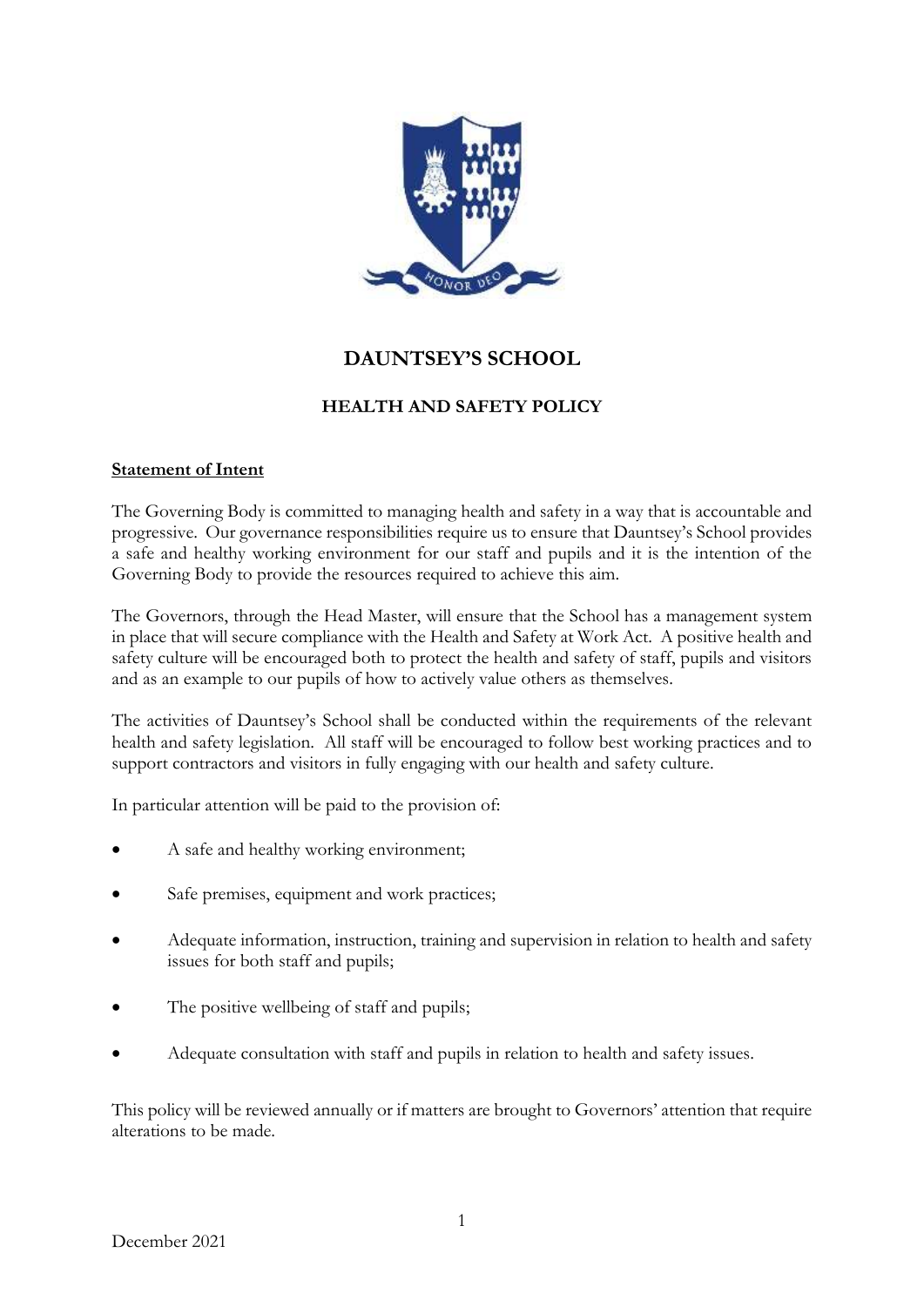#### **Responsibilities**

### **The Governing Body**

The Governing Body has overall responsibility for ensuring that this Policy is implemented, monitored and reviewed effectively.

#### **The Head Master and the Bursar**

- 1. Overall responsibility for setting the Policy and for ensuring that it is implemented throughout the School.
- 2. Providing sufficient resources to meet the requirements of this Policy.
- 3. Reviewing the School's health and safety performance annually and ensuring that any changes that need to be made to the School's health and safety management system are made.
- 4. Setting a good personal example to staff and pupils.

### **Health and Safety Committee**

The Committee is the forum for discussion of health and safety matters and for consultation with representatives of the School's employees.

#### **The Second Master**

The Second Master is the School's nominated 'Educational Visits Co-ordinator' and shall ensure that all trips away from Dauntsey's comply with the relevant legislation and guidance.

## **The Assistant Bursar (Estates and Facilities)**

The Assistant Bursar (Estates and Facilities) is also the Chairman of the Health and Safety Committee which meets on a termly basis and is responsible for:

- 1. Advising the School on complying with health and safety law.
- 2. Giving day-to-day advice and guidance on all aspects of health and safety to School management and employees.
- 3. Providing the Bursar and the Health and Safety Committee with regular reports on the implementation of this Policy and its effectiveness in controlling health and safety risks.
- 4. Advising the Governing Body of any health and safety issues.
- 5. Ensuring that all staff and contractors receive adequate information, instruction, training and supervision to carry out their work without risk to health, safety or welfare.
- 6. Ensuring that all staff, contractors and visitors are aware of and follow the appropriate School and departmental health and safety procedures.